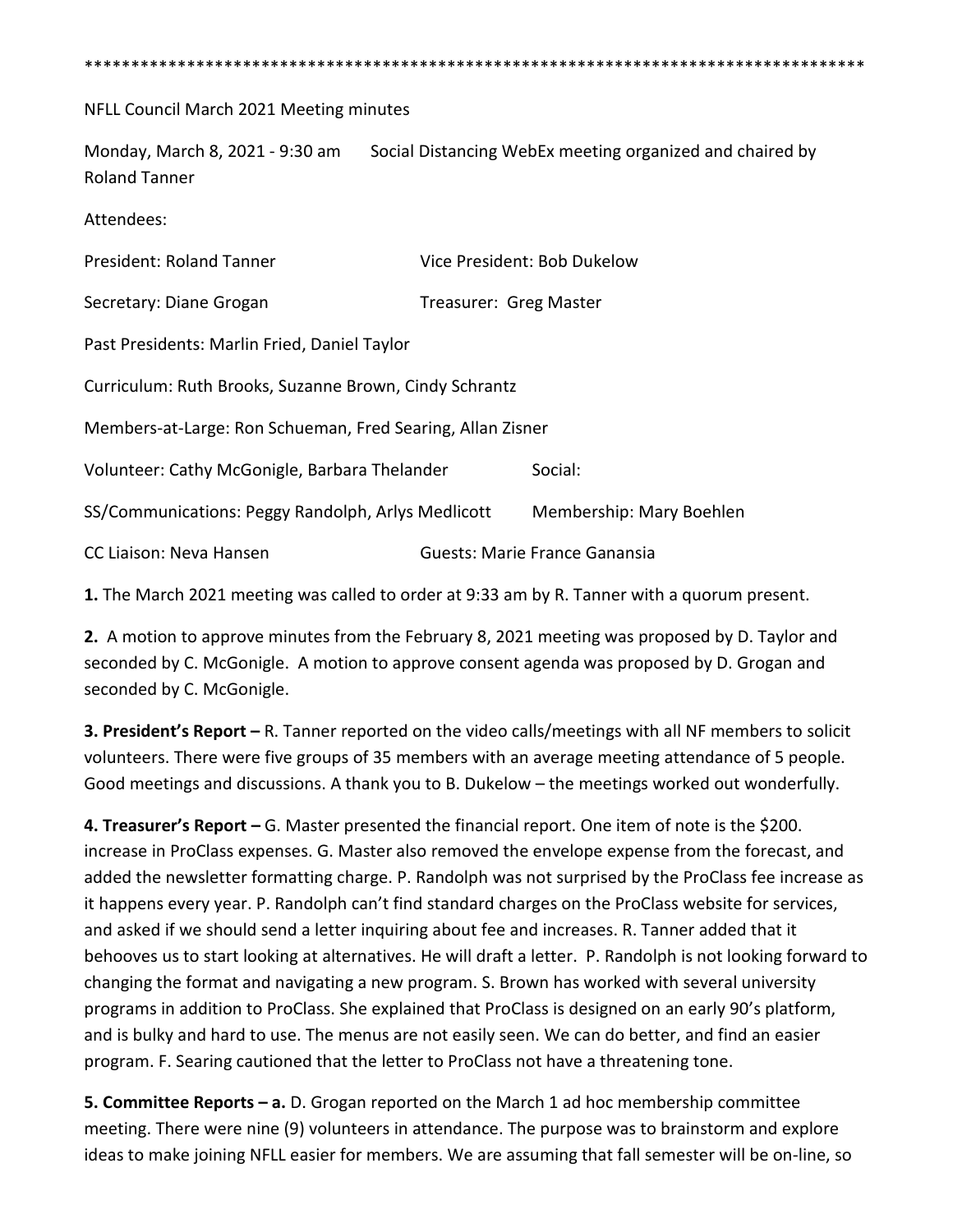new members will need to join on-line. N. Hansen and M. Chambers have offered to host a special enrollment day/week in August to assist new members over the phone or in person. How do we increase membership? Look at current list of over-55 communities. Contact activity directors, and promote NFLL in community newsletters. Also contact senior centers and AARP. S. Brown discussed offering a free class for prospective members, either through a link on the NFLL website, or a recorded class posted to the website. R. Tanner added that we can record any presentation and give access to prospective members. P. Randolph explained that there is currently not a publicity committee. D. Grogan suggested the Membership committee and support/ communication committee work together. We also discussed distributing hard copies of NFLL Course catalog (spring semester) to prospective members. R. Brooks will locate the distribution guide from past years. Face book was also mentioned as a tool, but unclear about who would maintain it. M. Boehlen suggested we send out our existing flyer, but mailing needs to wait until we return to campus. When a brand new member contacts admissions at MCC, is there a membership manual detailing how to process NFLL? According to M. Chambers, currently only MCC student volunteers are in the admissions office. N. Hansen meets next week with MCC enrollment and membership. We agreed to refer new member questions to N. Hansen and M. Chambers. It could be as simple as posting a sticky note/label with the contact phone number on the computer monitor, so the student who answers can refer the call. There are explicit directions on the NFLL website for enrolling and joining on the "Join" tab. Can we add the "Alternative Solution for Enrolling and Paying" to that page? It is currently on another page. A. Zisner will move the instructions. The group also discussed holding one open house and one membership meeting each year instead of two, but was unsure how many meetings are required in the by-laws. Action steps- 1) move item on website D. Grogan and 2) special enrollment day N. Hansen.

**b.** R. Brooks reported on Curriculum Committee changes for next semester. Numerous issues with ProClass emails not being received. Gatekeepers did investigation and problem solving. Everyone needs to add [noreply@imperisoft.com](mailto:noreply@imperisoft.com) to the contacts in their email system and look in their spam or promotions folder. Will change procedure for Fall and Spring semesters for online classes. Hosts for online classes will schedule prior to Labor Day for fall or New Year's Day for spring and send a link to Rea Dias, who will add this into the registration system. When people register in ProClass for online classes, they will receive a confirmation that they are enrolled along with an invitation (includes link, pw and code, phone #) to an online class. They will need to save this link. S. Brown added that students may misplace the links, so facilitators will need to know how to send out class links to students. Facilitators will also need to register for their classes so they receive a link and can send the link to the guest presenter. All elements related to Curriculum are updated on the website, including new leadership. S. Brown and C. Schrantz will be chairing the Curriculum Committee. Important Dates were reviewed.

**6. MCC Liaison Report –** N. Hansen reported she will meet Wednesday with Enrollment dept. Both N. Hansen and M. Chambers will return to work in person in August, and are always available to help New Frontiers members. S. Brown asked if there would be any objections to NF holding off-site in person classes since MCC is still on line. N. Hansen stated that there would probably not be an objection, but classes need to follow social distancing guidelines.